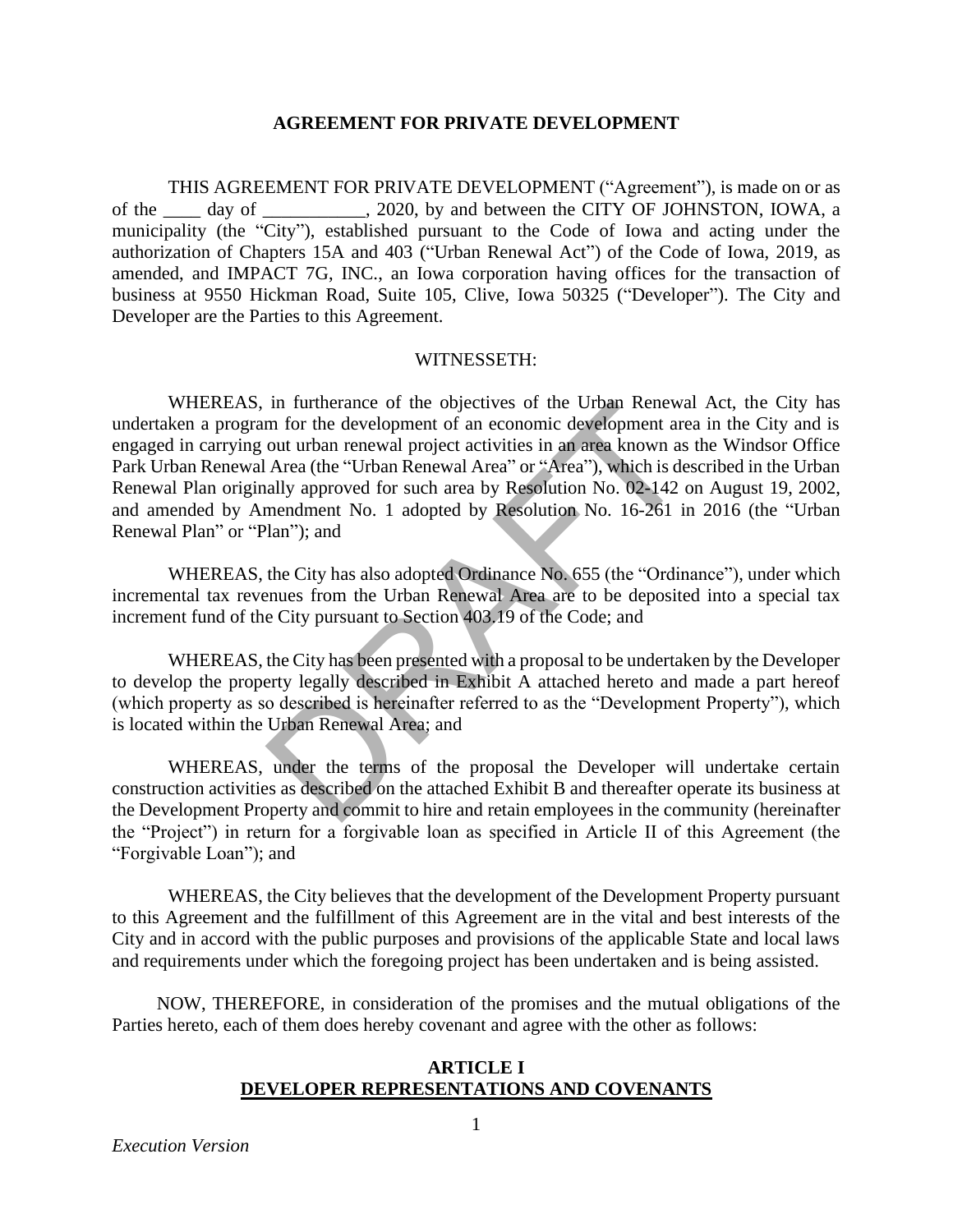1. Minimum Improvements. Developer will cause the improvements described in Exhibit B to this Agreement (the "Minimum Improvements") to be constructed in accordance with the terms of this Agreement, the Urban Renewal Plan, and all local, State, and federal laws and regulations. Developer shall obtain or cause to be obtained, in a timely manner, all required permits, licenses, and approvals, and shall meet, in a timely manner, all requirements of all applicable local, State, and federal laws and regulations which must be obtained or met before the Minimum Improvements may be lawfully constructed and completed.

2. Employment. Following completion of construction of the Minimum Improvements, Developer shall operate its business within the Minimum Improvements on the Development Property. Development shall create a minimum of 30 Jobs on the Development Property by no later than September 1, 2021, and thereafter Developer shall retain a total Monthly Average of 30 Jobs working at the Development Property until at least the Termination Date. Developer's Annual Certifications shall show a Monthly Average of at least 30 Jobs at the Development Property from September 1, 2021 until the Termination Date.

For the purposes of this Agreement, "Jobs" means the employment of one natural person, and "Monthly Average" means the average number of Jobs employed as of October 1 of each year and as of the first day of each of the preceding eleven (11) months, as shown in the Developer's Annual Certifications (submitted pursuant to Article I, Section 13). working at the Development Property until at least the<br>Certifications shall show a Monthly Average of at 1<br>ty from September 1, 2021 until the Termination Date.<br>Desets of this Agreement, "Jobs" means the employment of<br>ge"

3. No Violations or Claims. To its knowledge and with respect to the Project, the Developer is not in material violation of any local, state or federal environmental law or regulation and is not aware of any pending or threatened claim against the Developer with respect to such laws.

4. Total Investment. The Developer represents that its total investment in the Development Property will be not less than \$2,100,000, and that without the Forgivable Loan contemplated herein, Developer would not undertake the Project.

5. Insurance. The Developer agrees during construction of the Minimum Improvements and thereafter until the Termination Date to maintain builder's risk, property damage, and liability insurance coverages with respect to the Minimum Improvements in such amounts as are customarily carried by like organizations engaged in activities of comparable size and liability exposure with insurance companies reasonably satisfactory to the City, together with such additional coverages as the City may reasonably request, and shall provide evidence of such coverages to the City upon request.

6. Cooperation. Developer will cooperate fully with the City in resolution of any traffic, parking, trash removal or public safety problems which may arise in connection with the construction and operation of the Minimum Improvements.

7. Completion Date. Developer expects that, barring delays resulting from acts or occurrences outside its reasonable control, including but not limited to storms, floods, fires, explosions or other casualty losses, unusual weather conditions, extraordinary project conditions,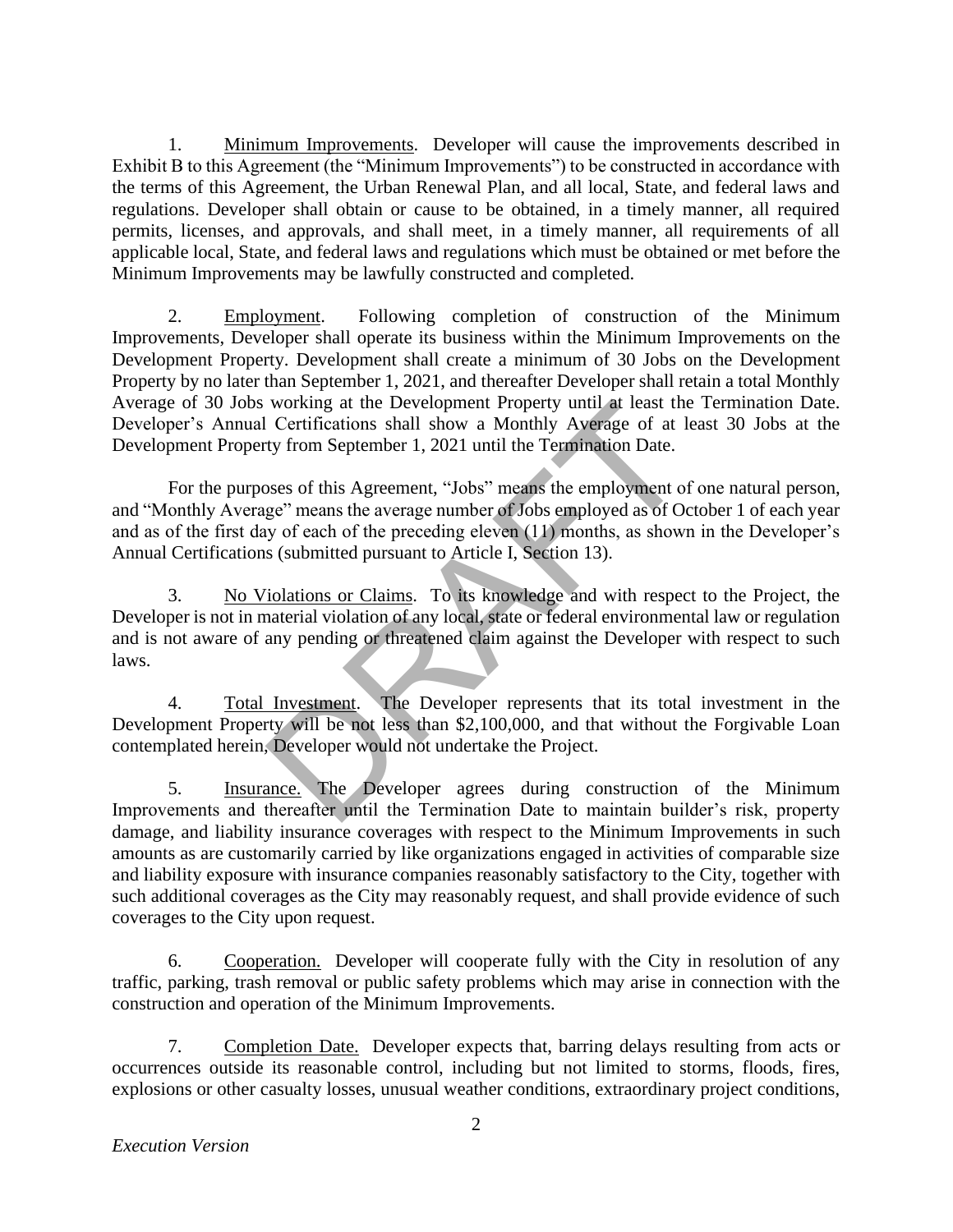strikes, boycotts, lockouts or other labor disputes, delays in transportation or delivery of material or equipment, litigation commenced by third parties, or the acts of any federal, State or local governmental unit (other than the City), the Minimum Improvements will be completed by September 1, 2021.

8. Operation of Minimum Improvements. Developer will occupy the Minimum Improvements on the Development Property until at least the Termination Date as that term is defined in Article VI, Section 10.

9. Compliance with Laws. Developer will comply with all state, federal, and local laws, rules, and regulations relating to the Minimum Improvements, including laws prohibiting discrimination against any applicant, employee, or tenant because of age, color, creed, national origin, race, religion, marital status, sex, physical disability, or familial status.

10. Available Information. Upon request, Developer shall promptly provide the City with copies of information requested by City that are related to this Agreement so that City can determine compliance with the Agreement.

11. Inspection. Developer agrees that it shall permit designated representatives of the City, upon reasonable notice (which does not have to be written), to enter upon the Development Property during the construction of the Minimum Improvements to inspect such construction and the progress thereof.

12. Real Property Taxes and Assessments. Developer or its successors shall pay, when due, all real property taxes and assessments payable with respect to all and any parts of the Development Property acquired and owned or leased by them and pursuant to the provisions of this Agreement. Until Developer's obligations have been assumed by any other person pursuant to the provisions of this Agreement or legal title to the property is vested in another person, Developer shall be solely responsible for all assessments and taxes. Developer agrees that prior to the Termination Date: able Information. Upon request, Developer shall promp<br>mation requested by City that are related to this Agreem<br>ce with the Agreement.<br>ction. Developer agrees that it shall permit designated re<br>le notice (which does not hav

- a. Developer will not seek administrative review or judicial review of the applicability or constitutionality of any tax statute relating to the taxation of real property contained on the Development Property determined by any tax official to be applicable to the Development Property, Minimum Improvements, or Developer, or raise the inapplicability or constitutionality of any such tax statute as a defense in any proceedings, including delinquent tax proceedings;
- b. Developer will not seek any tax exemption deferral or abatement either presently or prospectively authorized under any State, federal, or local law with respect to taxation of real property contained on the Development Property between the date of execution of this Agreement and the Termination Date; and
- c. Developer will not seek to change the current land assessment category from commercial/industrial, or the zoning classification, of the Development Property or the Minimum Improvements.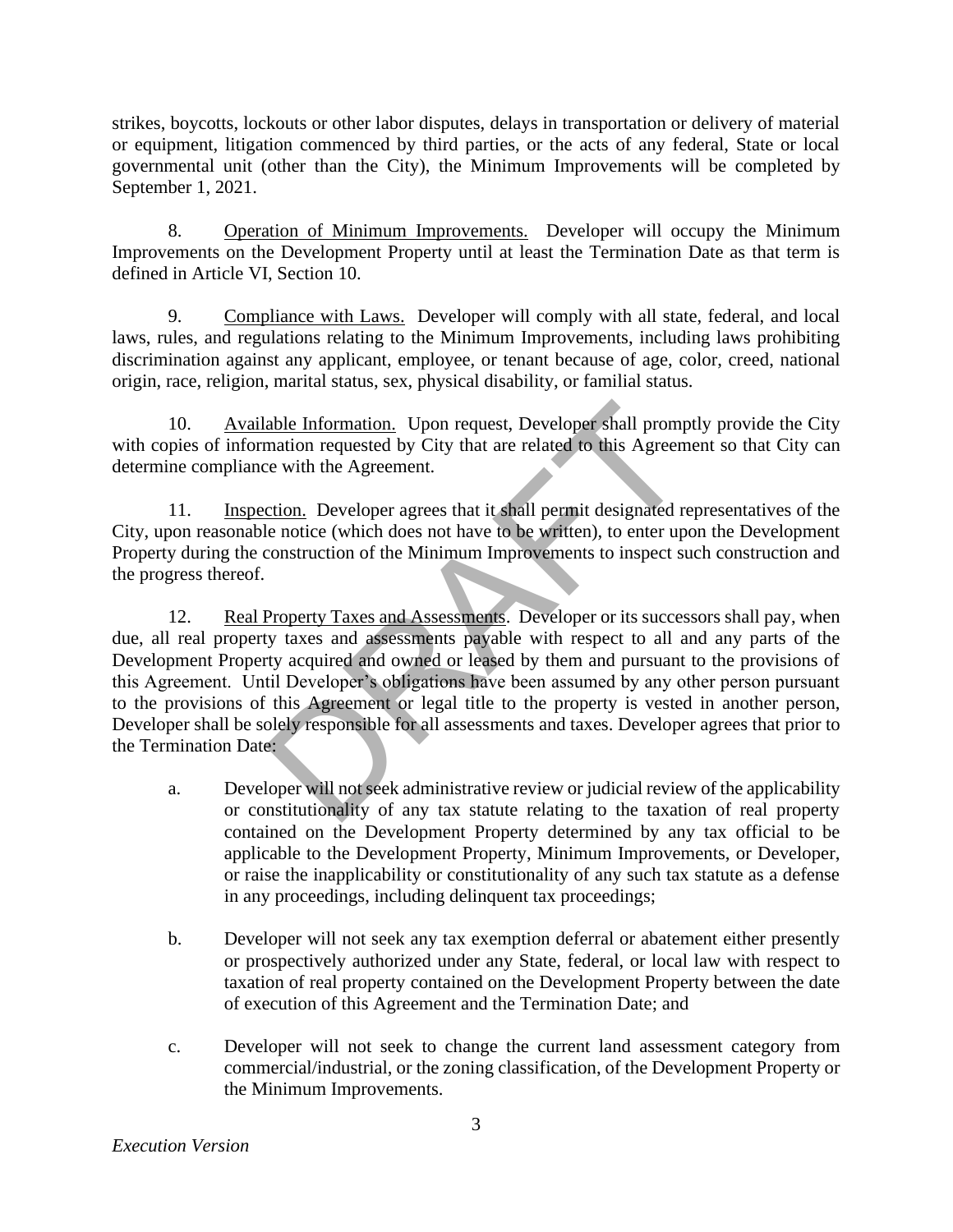13. Annual Certification. To assist the City in monitoring the Agreement and performance of Developer hereunder, duly authorized officer of Developer shall provide Annual Certification to the City.

Developer shall annually provide to the City (i) proof that all ad valorem taxes on the Development Property have been paid for the prior fiscal year and any taxes due and payable for the current fiscal year as of the date of certification; (ii) the date the Minimum Improvements were first fully assessed, the value at such assessment and the current assessed value; (iii) a certification of the number of Jobs employed at the Development Property as of October 1 and as of the first day of each of the preceding eleven (11) months (pro-rated for the first Annual Certification); and (iv) a certification that such officer is familiar with the terms and provisions of this Agreement and that at the date of such certification, there is no Event of Default by Developer hereunder, or if the signer is aware of any such Event of Default, said officer shall disclose in such statement the nature thereof, its period of existence and what action, if any, has been taken or is proposed to be taken with respect thereto.

Such statement, proof and certificates required above shall be provided not later than October 15 of each year, commencing October 15, 2022 and ending on October 15, 2026, both dates inclusive. Developer shall provide supporting information germane of its Annual Certification upon request of the City. *See* Exhibit D for the form required for Developer's Annual Certification.

## **ARTICLE II. FORGIVABLE LOAN AND PROMISSORY NOTE**

1. Forgivable Loan. For and in consideration of the obligations of the Developer as set forth herein, and as a necessary means of achieving the goals and objectives of the Urban Renewal Plan, the City agrees (subject to the conditions set forth in this Article and this Agreement) to make a Forgivable Loan to the Developer in the amount and calculated according to the formula set forth below in Section 2 (the "Forgivable Loan"). Such loan shall be made as soon as possible after all the Conditions Precedent in Section 3 have been satisfied. existence and wina action, if any, has been taken or is per<br>existence and wina action, if any, has been taken or is per<br>expect, commencing October 15, 2022 and ending on Oct<br>eveloper shall provide supporting information ge

2. Calculation of Loan Amount. The amount of the Forgivable Loan will be calculated based on 70% of the Tax Increment generated by the construction of the Minimum Improvements for five (5) years based on the City's 2021-2022 TIF tax rate. Tax Increment is defined as the property tax revenues generated by the construction of the Minimum Improvements (building only) based on the TIF tax rate for the City of Johnston. The formula to be used is as follows: ((January 1, 2022 assessed value of Development Property (building only, after rollback) following completion of Minimum Improvements - \$1,630 (the January 1, 2020 assessed value of the Development Property, after rollback)) x (the City's 2021-2022 TIF tax rate) x 70%) x 5 = Forgivable Loan amount. The calculation will be done one time using the TIF tax rate shown above and will not be adjusted in future years based on a varying TIF tax rate. The estimated increase in taxable value of the Development Property caused by construction of the Minimum Improvements is expected to be approximately \$2.6 Million. The actual amount of the Forgivable Loan will be finalized once the Development Property is assessed by the Polk County Assessor following completion of the Minimum Improvements and the amount of the Forgivable Loan is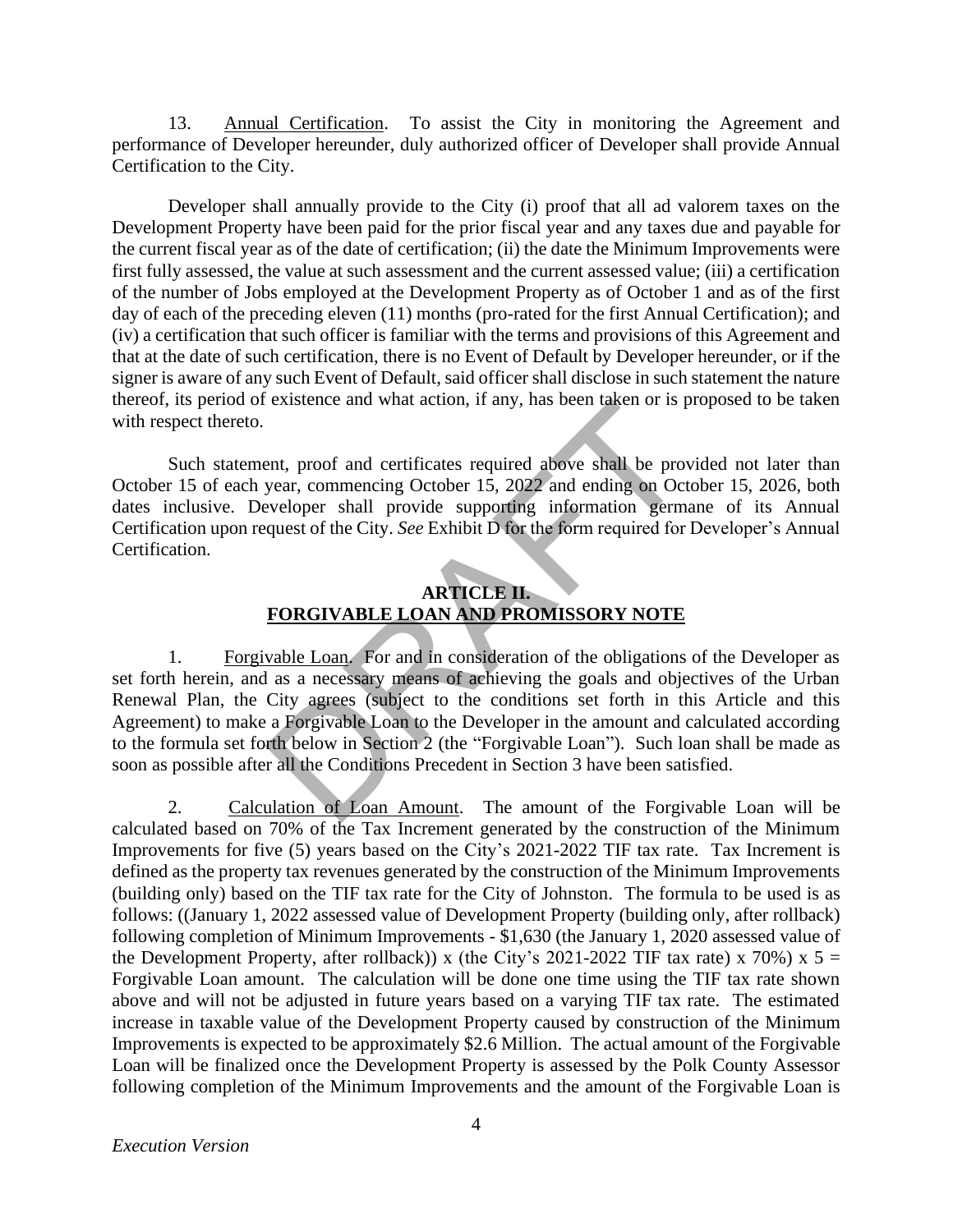calculated, but in no event shall it exceed the Maximum Amount established by Article II, Section 8.

3. Conditions Precedent. Notwithstanding the provisions of Article II, Section 2, the City's obligation to grant Developer the Forgivable Loan under this Agreement shall be subject to satisfaction of the following conditions precedent:

- a. The Developer shall be in material compliance with all the terms and provisions of this Agreement; and
- b. The Minimum Improvements shall be completed and fully assessed, and a certificate of occupancy shall have been issued for the Minimum Improvements; and
- c. The Developer shall have commenced its business operations on the Development Property; and
- d. The Developer shall have executed a Promissory Note in the form attached as Exhibit C.

4. Forgiveness of the Forgivable Loan. The Forgivable Loan shall be forgiven at the rate of 20% of the total amount of the Forgivable Loan initially granted to Developer, per year, for five years, beginning on December 31, 2022 and on each December 31<sup>st</sup> thereafter, provided: Developer shall have commenced its business operations<br>Developer shall have executed a Promissory Note in the<br>it C.<br>weness of the Forgivable Loan. The Forgivable Loan sha<br>tal amount of the Forgivable Loan initially granted

- a. Developer is in compliance with all terms, conditions and obligations of this Agreement as of the date the loan forgiveness is to be granted, including the employment obligations in Article I, Section 2; and
- b. The Minimum Improvements are assessed at a value at or exceeding the assessed valuation of January 1, 2022; and
- c. Developer has paid all ad valorem taxes due with respect to the Development Property and Minimum Improvements; and
- d. Developer has timely filed the Annual Certification required under Section 1.13 hereof and the Council approves thereof.

The City will, on an annual basis beginning the year the Minimum Improvements are fully assessed, make a determination whether Developer is in compliance with the terms, conditions and obligations of this Agreement, (and Developer will supply to the City the Annual Certification and any other substantiation documentation reasonably requested by the City in order to make this determination) and will notify Developer by each December 1 if the Developer does not qualify for that year's loan forgiveness.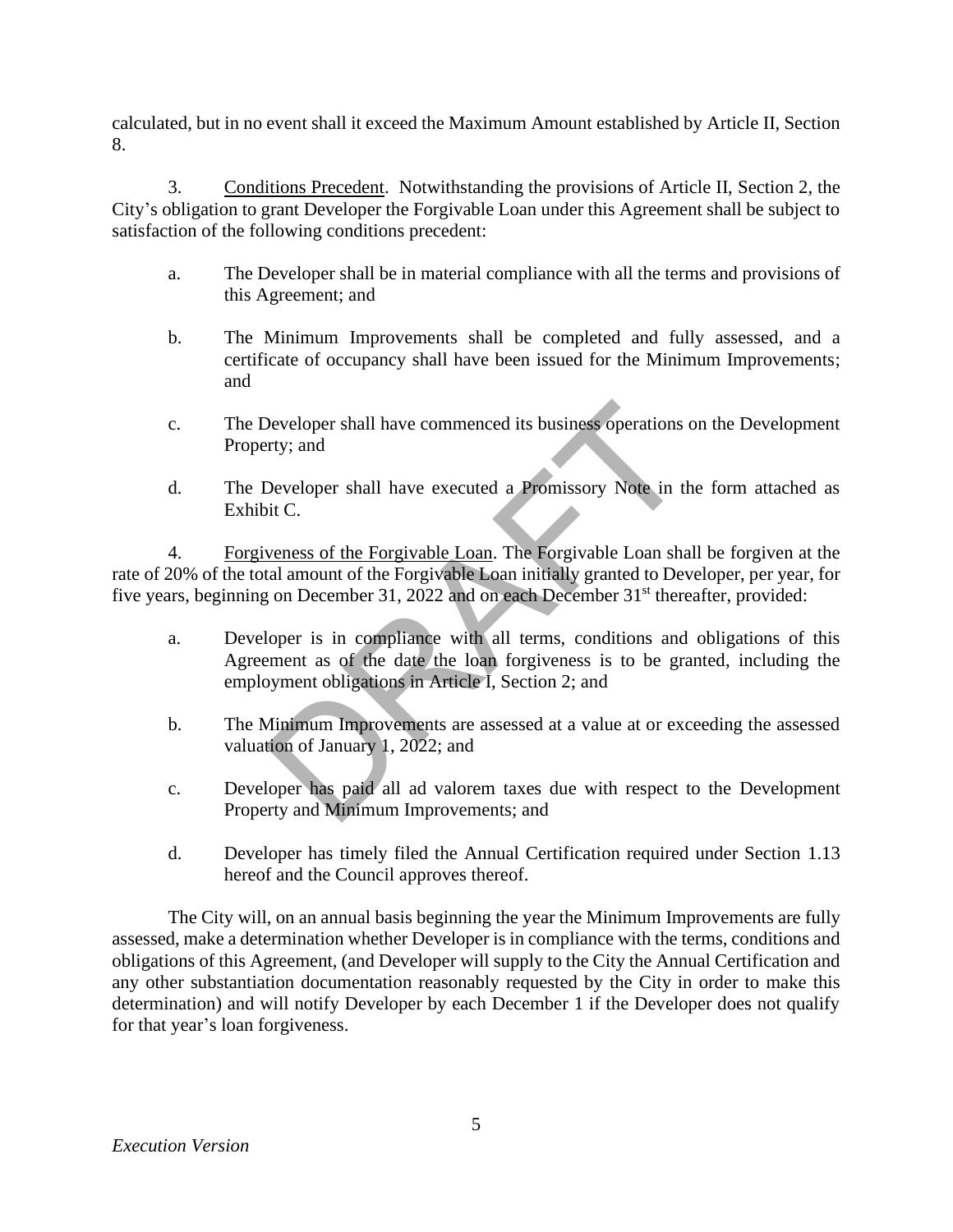5. Forgivable Loan Default. If the loan is not forgiven and/or repaid by Developer pursuant to the terms of this Agreement, then an Event of Default has occurred, in which event the City has all the rights under this Agreement and under the terms of the Promissory Note.

6. Promissory Note. The Developer will execute a Promissory Note in the form attached as Exhibit C to this Agreement as a condition precedent to the grant of the Forgivable Loan (See Article II, Section 3(d)). Assuming Developer's compliance with this Agreement, the Promissory Note will be reduced by 20% of the initial balance of the Forgivable Loan by each December 31 for five (5) years. The City will provide notice to Developer by December 1 if Developer fails to qualify for that year's loan forgiveness as described in this Article.

Should Developer fail to qualify for loan forgiveness in whole or in part during any year, the remaining balance of the loan that has not been forgiven will become immediately due and payable within thirty (30) days of the date the City sends notice to the Developer of Developer's failure to qualify for loan forgiveness. All unpaid sums will accrue interest at the rate of 4% per annum accruing from the date payment is due.

7. Cancellation of Promissory Note. The Promissory Note will be cancelled when no outstanding balance of the Promissory Note exists. No outstanding balance will exist upon occurrence of any of the following:

- a. The entire Forgivable Loan has been forgiven;
- b. The Developer has paid the City the full amount of the Forgivable Loan; or
- c. A portion of the Forgivable Loan has been forgiven, and the Developer has paid the entire remaining balance of the Forgivable Loan to the City.

8. Maximum Amount. The total amount of the Forgivable Loan paid by the City to Developer shall not exceed the amount calculated under Article II, Section 2 above, or \$245,000, whichever is less. The City makes no guarantee as to the actual amount of the Forgivable Loan which Developer shall receive. The Forgivable Loan shall be the only monetary consideration given by the City to the Developer in connection with this Agreement. (30) days of the date the City sends notice to the Devel<br>
loan forgiveness. All unpaid sums will accrue interest a<br>
the date payment is due.<br>
<u>ellation of Promissory Note</u>. The Promissory Note will b<br>
of the Promissory Not

The Forgivable Loan is only for the Minimum Improvements described in this Agreement and not any future expansions which, to be eligible for additional incentives, would be the subject of an amendment or new agreement, at the sole discretion of the City Council.

### **ARTICLE III INDEMNIFICATION**

1. Release and Indemnification. Developer releases the City and the governing body members, officers, agents, servants and employees thereof (hereinafter, for purposes of this Article III, the "Indemnified Parties") from, covenants and agrees that the Indemnified Parties shall not be liable for, and agrees to indemnify, defend, and hold harmless the Indemnified Parties against,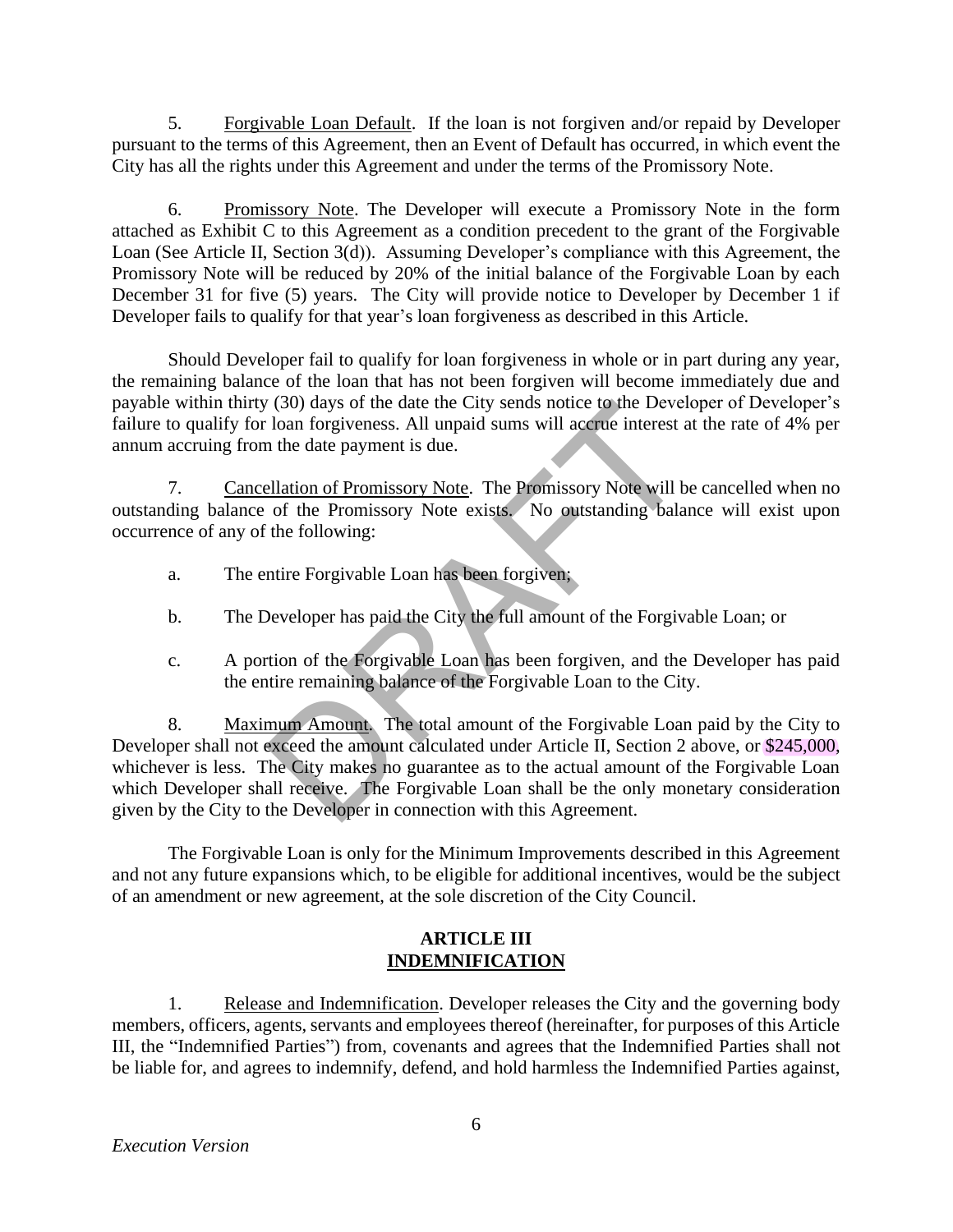any loss or damage to property or any injury to or death of any person occurring at or about or resulting from any defect in the Minimum Improvements or Development Property.

Except to the extent arising from any willful misrepresentation, gross negligence, or any willful or wanton misconduct or any unlawful act of the Indemnified Parties, Developer agrees to protect and defend the Indemnified Parties, now or forever, and further agree to hold the Indemnified Parties harmless, from any claim, demand, suit, action or other proceedings whatsoever by any person or entity whatsoever arising or purportedly arising from: (i) any violation of any agreement or condition of this Agreement (except with respect to any suit, action, demand or other proceeding brought by Developer against the City to enforce its rights under this Agreement); (ii) the acquisition and condition of the Development Property and the construction, installation, ownership, and operation of the Minimum Improvements and Development Property; or (iii) any hazardous substance or environmental contamination located in or on the Development Property.

The Indemnified Parties shall not be liable for any damage or injury to the persons or property of Developer or its officers, agents, servants or employees or any other person who may be about the Minimum Improvements or Development Property due to any act of negligence of any person, other than any act of negligence on the part of any such indemnified party or its officers, agents, servants or employees.

The provisions of this Article III shall survive the termination of this Agreement.

## **ARTICLE IV PROHIBITION AGAINST ASSIGNMENT AND TRANSFER**

1. Status of Developer; Transfer of Substantially All Assets; Assignment. As security for the obligations of Developer under this Agreement, Developer represents and agrees that, prior to the Termination Date, Developer will maintain its existence as a company and will not wind up or otherwise dispose of all or substantially all of its assets or transfer, convey, or assign its interest in the Development Property, Minimum Improvements, or this Agreement to any other party unless: (i) the transferee partnership, corporation, limited liability company or individual assumes in writing all of the then-outstanding obligations of Developer under this Agreement; and (ii) the City consents thereto in writing in advance thereof. Notwithstanding the foregoing, however, or any other provisions of this Agreement, Developer may pledge any and/or all of its assets as security for any financing of the Minimum Improvements, and the City agrees that Developer may assign the proceeds of the Forgivable Loan under this Agreement for such purpose. fied Parties shall not be liable for any damage or injure or or its officers, agents, servants or employees or any ot<br>am Improvements or Development Property due to any<br>an any act of negligence on the part of any such inde

2. Prohibition Against Use as Non-Taxable or Centrally Assessed Property. During the term of this Agreement, Developer, or its successors or assigns, agree that the Development Property cannot be transferred or sold to a non-profit entity or used for a purpose that would exempt the Development Property or Minimum Improvements from property tax liability. Nor can the Development Property or Minimum Improvements be used as centrally assessed property (including but not limited to, Iowa Code § 428.24 to 428.29 (Public Utility Plants and Related Personal Property); Chapter 433 (Telegraph and Telephone Company Property); Chapter 434 (Railway Property); Chapter 437 (Electric Transmission Lines); Chapter 437A (Property Used in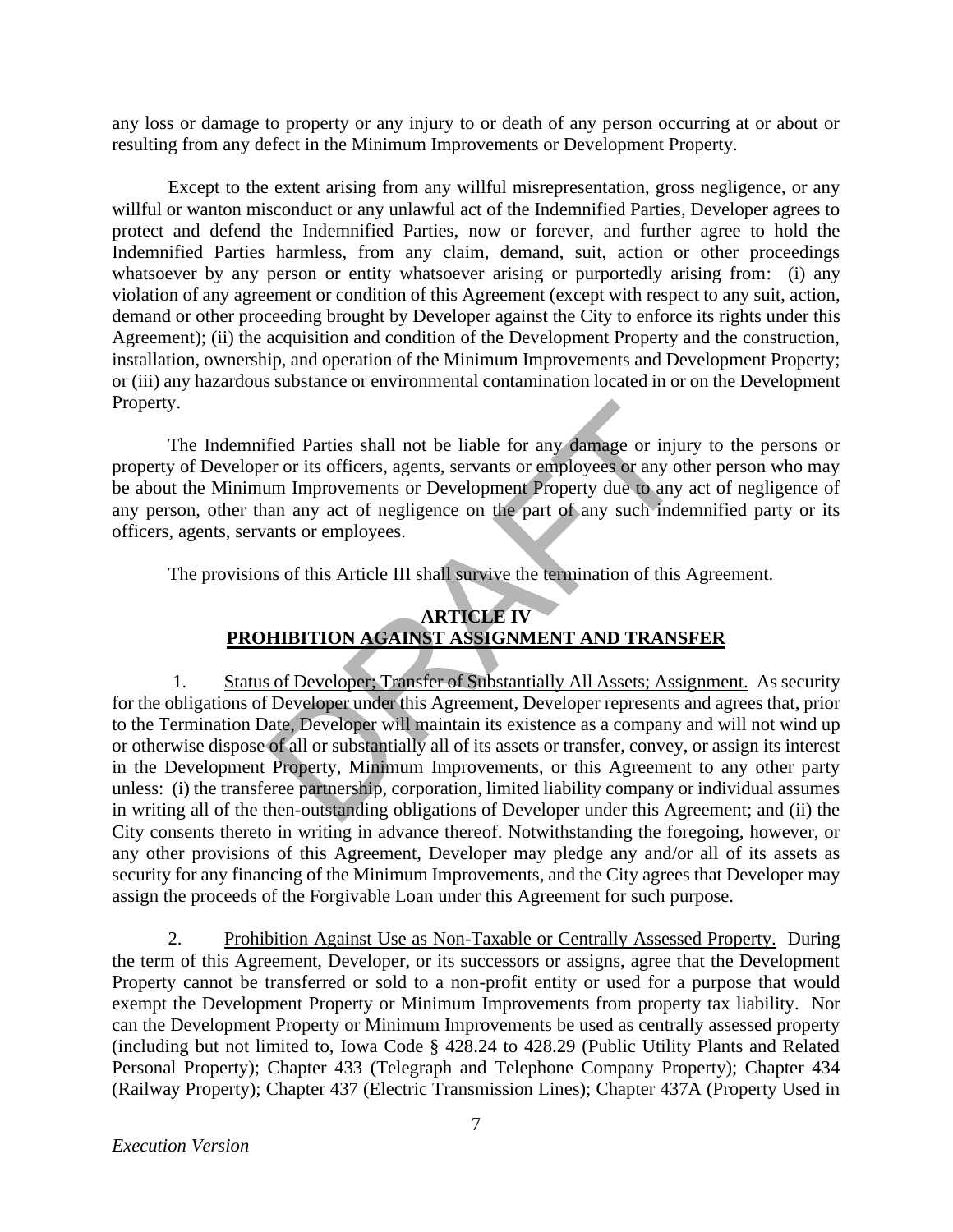the Production, Generation, Transmission or Delivery of Electricity or Natural Gas); and Chapter 438 (Pipeline Property)).

#### **ARTICLE V DEFAULT AND REMEDIES**

1. Events of Default Defined. The following shall be "Events of Default" under this Agreement and the term "Event of Default" shall mean, whenever it is used in this Agreement, any one or more of the following events during the Term of this Agreement:

- a. Failure by Developer to cause the construction of the Minimum Improvements to be completed pursuant to the terms and conditions of this Agreement;
- b. Transfer of Developer's interest in the Development Property, Minimum Improvements, or this Agreement in violation of the provisions of this Agreement;
- c. Failure by Developer to pay or cause to be paid ad valorem taxes on the Development Property or Minimum Improvements;
- d. Failure by Developer to substantially observe or perform any covenant, condition, or obligation under this Agreement, including but not limited to the employment obligations;
- e. The holder of any mortgage on the Development Property, or any improvements thereon, or any portion thereof, commences foreclosure proceedings as a result of any default under the applicable mortgage documents; For of Developer's interest in the Development F<br>wements, or this Agreement in violation of the provision<br>re by Developer to pay or cause to be paid ad val<br>lopment Property or Minimum Improvements;<br>re by Developer to subst
- f. Failure by Developer to comply with any and all obligations on the Promissory Note;
- g. Developer shall:
	- i. file any petition in bankruptcy or for any reorganization, arrangement, composition, readjustment, liquidation, dissolution, or similar relief under the United States Bankruptcy Act of 1978, as amended, or under any similar federal or state law; or
	- ii. make an assignment for the benefit of its creditors; or
	- iii. admit in writing its inability to pay its debts generally as they become due; or
	- iv. be adjudicated as bankrupt or insolvent; or if a petition or answer proposing the adjudication of Developer as bankrupt or either entity's reorganization under any present or future federal bankruptcy act or any similar federal or state law shall be filed in any court and such petition or answer shall not be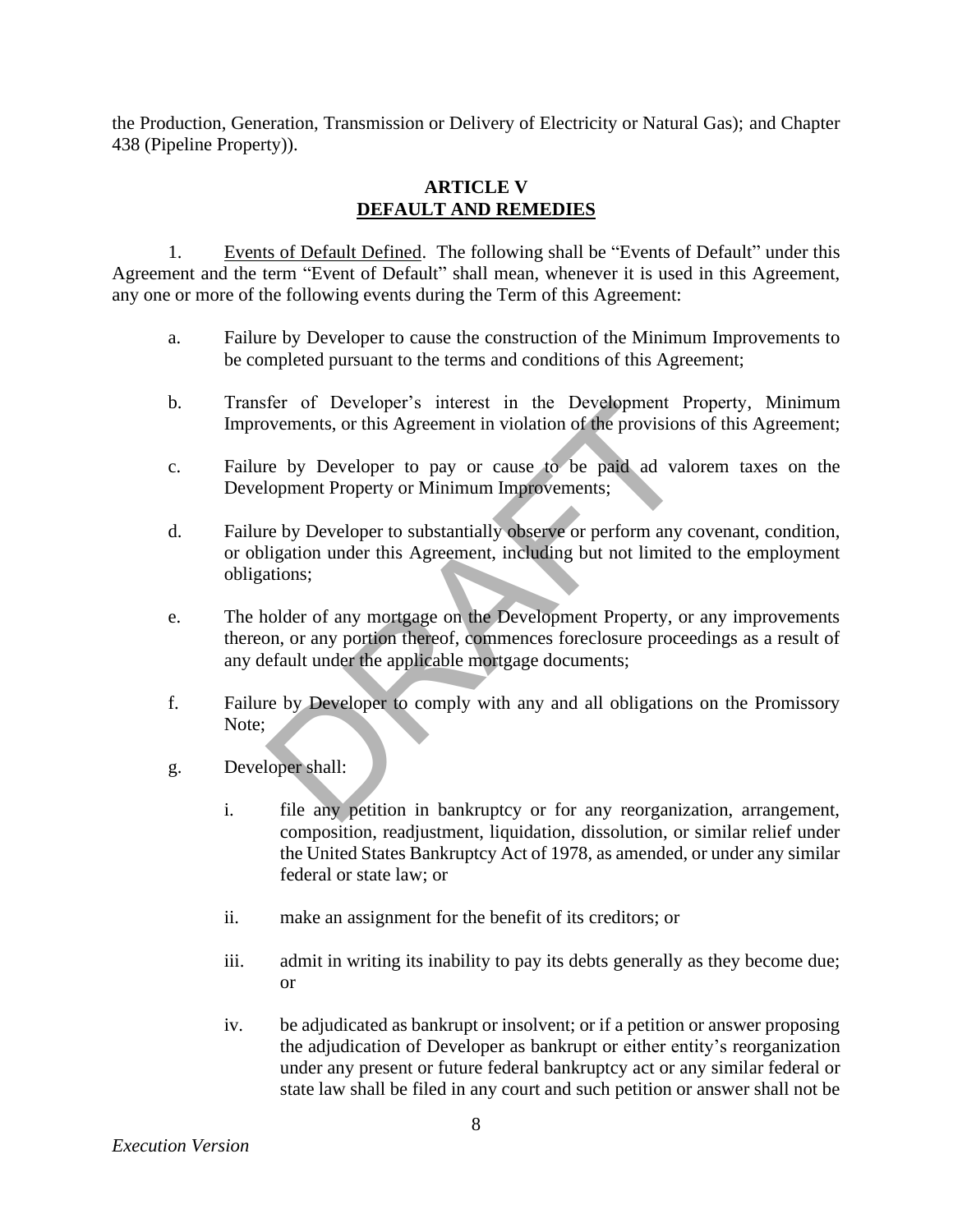discharged or denied within ninety (90) days after the filing thereof; or a receiver, trustee or liquidator of Developer or the Minimum Improvements, or part thereof, shall be appointed in any proceedings brought against Developer and shall not be discharged within ninety (90) days after such appointment, or if Developer shall consent to or acquiesce in such appointment; or

h. Any representation or warranty made by Developer in this Agreement or in any written statement or certificate furnished by Developer pursuant to this Agreement, shall prove to have been incorrect, incomplete or misleading in any material respect on or as of the date of the issuance or making thereof.

2. Loan Forgiveness Contingent. The loan forgiveness set out in Article II is wholly contingent upon the Developer and its successors being and remaining in compliance with the obligations, responsibilities, and covenants of this Agreement. Under no circumstances will the Developer be entitled to, or have a claim of interest in, any past loan forgiveness for a year in which Developer was not entitled to receive that year's loan forgiveness.

3. Developer Breach. If the Developer fails to perform any of its obligations under this Agreement, and fails to cure said breach within thirty (30) days after written notice from the City to the Developer, the City may (i) suspend its performance under this Agreement, (ii) terminate this Agreement upon written notice to the Developer, or (iii) demand payment in full of the Forgivable Loan or otherwise enforce the terms of the Promissory Note, or (iv) take any other legal or equitable action deemed appropriate to enforce the Developer's obligations under this Agreement. Developer and its successors being and remaining in considiatives, and covenants of this Agreement. Under no circle to to, or have a claim of interest in, any past loan forgiveness.<br>
Supper Breach. If the Developer fails t

4. No Remedy Exclusive. No remedy herein conferred upon or reserved to the City is intended to be exclusive of any other available remedy or remedies, but each and every remedy shall be cumulative and shall be in addition to every other remedy given under this Agreement or now or hereafter existing at law or in equity or by statute. No delay or omission to exercise any right or power accruing upon any default shall impair any such right or power or shall be construed to be a waiver thereof, but any such right and power may be exercised from time to time and as often as may be deemed expedient.

5. No Implied Waiver. In the event any agreement contained in this Agreement should be breached by any party and thereafter waived by any other party, such waiver shall be limited to the particular breach so waived and shall not be deemed to waive any other concurrent, previous or subsequent breach hereunder.

6. Enforcement Costs. Whenever any Event of Default occurs and the City shall employ attorneys or incur other expenses for the collection of payments due or to become due or for the enforcement or performance or observance of any obligation or agreement on the part of Developer herein contained, Developer agrees that it shall, on demand therefor, pay to the City the reasonable fees of such attorneys and such other expenses as may be reasonably and appropriately incurred by the City in connection therewith.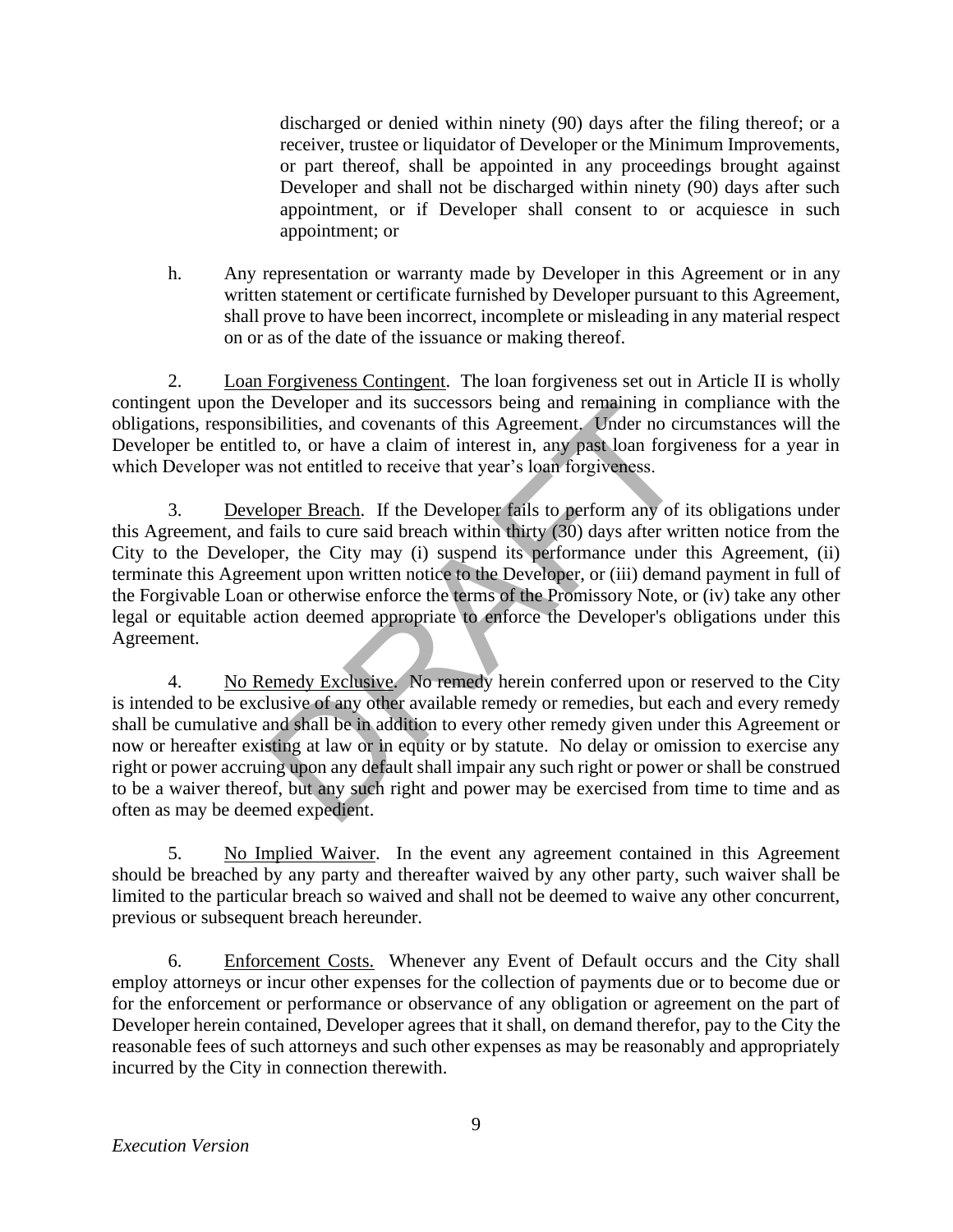#### **ARTICLE VI MISCELLANEOUS**

1. Conflict of Interest. Developer represents and warrants that, to its best knowledge and belief after due inquiry, no officer or employee of the City, or their designees or agents, nor any consultant or member of the governing body of the City, and no other public official of the City who exercises or has exercised any functions or responsibilities with respect to the Project during his or her tenure, or who is in a position to participate in a decision-making process or gain insider information with regard to the Project, has had or shall have any interest, direct or indirect, in any contract or subcontract, or the proceeds thereof, for work or services to be performed in connection with the Project, or in any activity, or benefit therefrom, which is part of the Project at any time during or after such person's tenure.

2. Notices. Notices, demands, or other communications under this Agreement by either party to the other shall be sufficiently given or delivered if it is dispatched by registered or certified mail, postage prepaid, return receipt requested, or delivered personally, and

- a. In the case of Developer, is addressed or delivered personally to Impact 7G, Inc. at 9550 Hickman Road, Suite 105, Clive, Iowa 50325, Attn: Ryan Peterson, President;
- b. In the case of the City, is addressed to or delivered personally to the City at 6221 Merle Hay Road, PO Box 410, Johnston, Iowa 50131, Attn: City Clerk;

or to such other designated individual or officer or to such other address as either party shall have furnished to the other in writing in accordance herewith.

3. Iowa Law Controlling. This Agreement shall be governed and construed under the laws of the State of Iowa.

4. Entire Agreement. This Agreement and the Exhibits here referenced shall constitute the entire agreement between the City and the Developer and supersedes all other written and oral agreements, discussions and negotiations. examples. Notices, demands, or other communications under<br>her shall be sufficiently given or delivered if it is dispate<br>ge prepaid, return receipt requested, or delivered personally<br>case of Developer, is addressed or deliv

5. Amendments. This Agreement may not be amended or assigned by either party without the express written permission of the other party.

6. Counterparts. This Agreement may be executed in counterparts, each of which shall constitute one and the same instrument.

7. Severability. In the event any term or provision of this Agreement is held to be unenforceable by a court of competent jurisdiction, the remainder shall continue in full force and effect, to the extent the remainder can be given effect without the invalid provision.

8. Successors and Assigns. This Agreement is intended to and shall inure to the benefit of and be binding upon the parties hereto and their respective successors and assigns.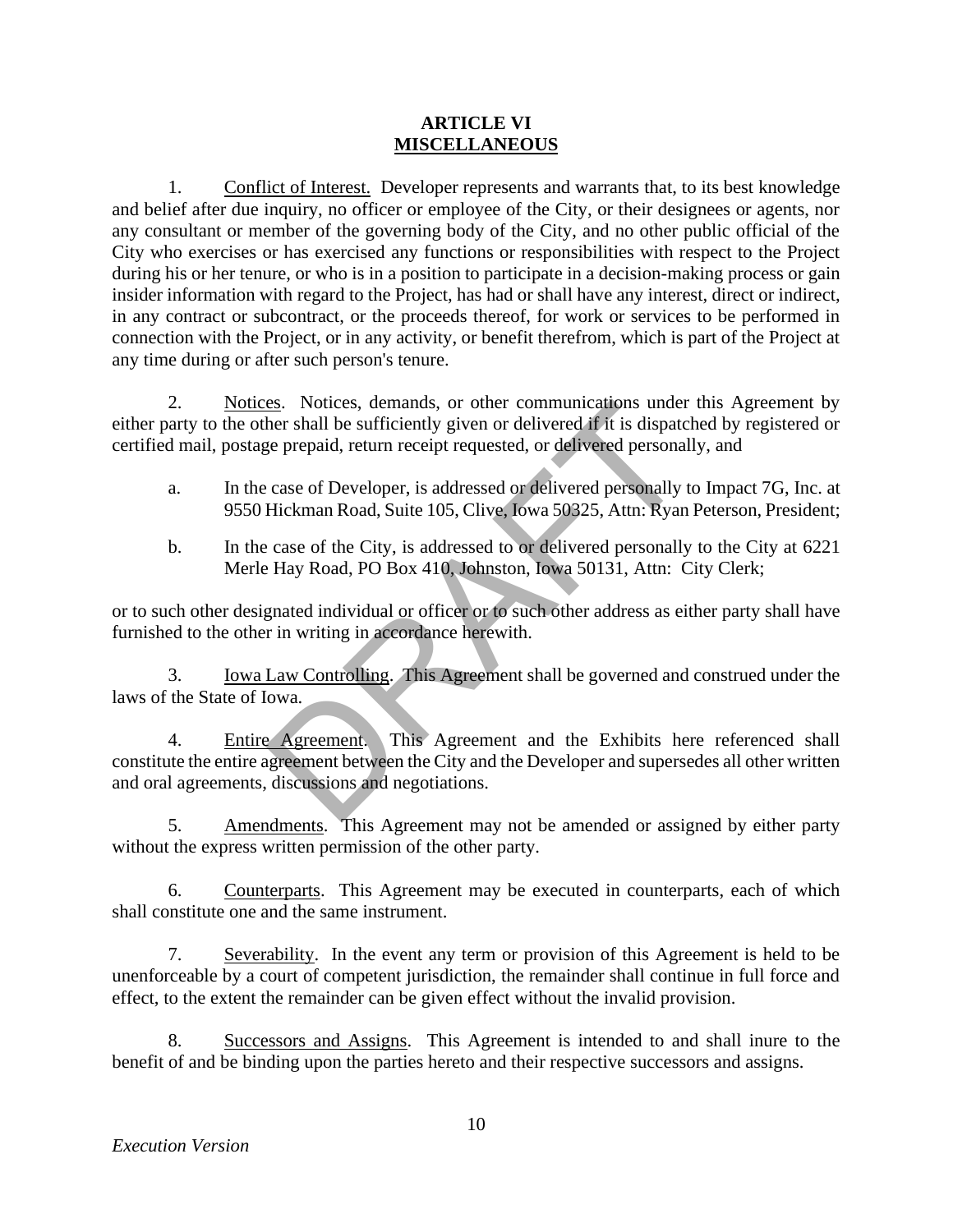9. No Third-Party Beneficiaries. No rights or privileges of either party hereto shall inure to the benefit of any landowner, contractor, subcontractor, material supplier, or any other person or entity, and no such contractor, landowner, subcontractor, material supplier, or any other person or entity shall be deemed to be a third-party beneficiary of any of the provisions contained in this Agreement.

10. Termination. This Agreement shall terminate and be of no further force or effect after the date on which the Forgivable Loan is completely forgiven by the City or completely repaid by the Developer, unless terminated earlier under the provisions of this Agreement.

IN WITNESS WHEREOF, the City has caused this Agreement to be duly executed in its name and behalf by its Mayor and its seal to be hereunto duly affixed and attested by its City Clerk, and the Developer has caused this Agreement to be duly executed in its name and behalf by its authorized representative, all on or as of the day first above written. as caused this Agreement to be duly executed in its narchive, all on or as of the day first above written.<br>
[Signatures start on the next page]

*[Signatures start on the next page]*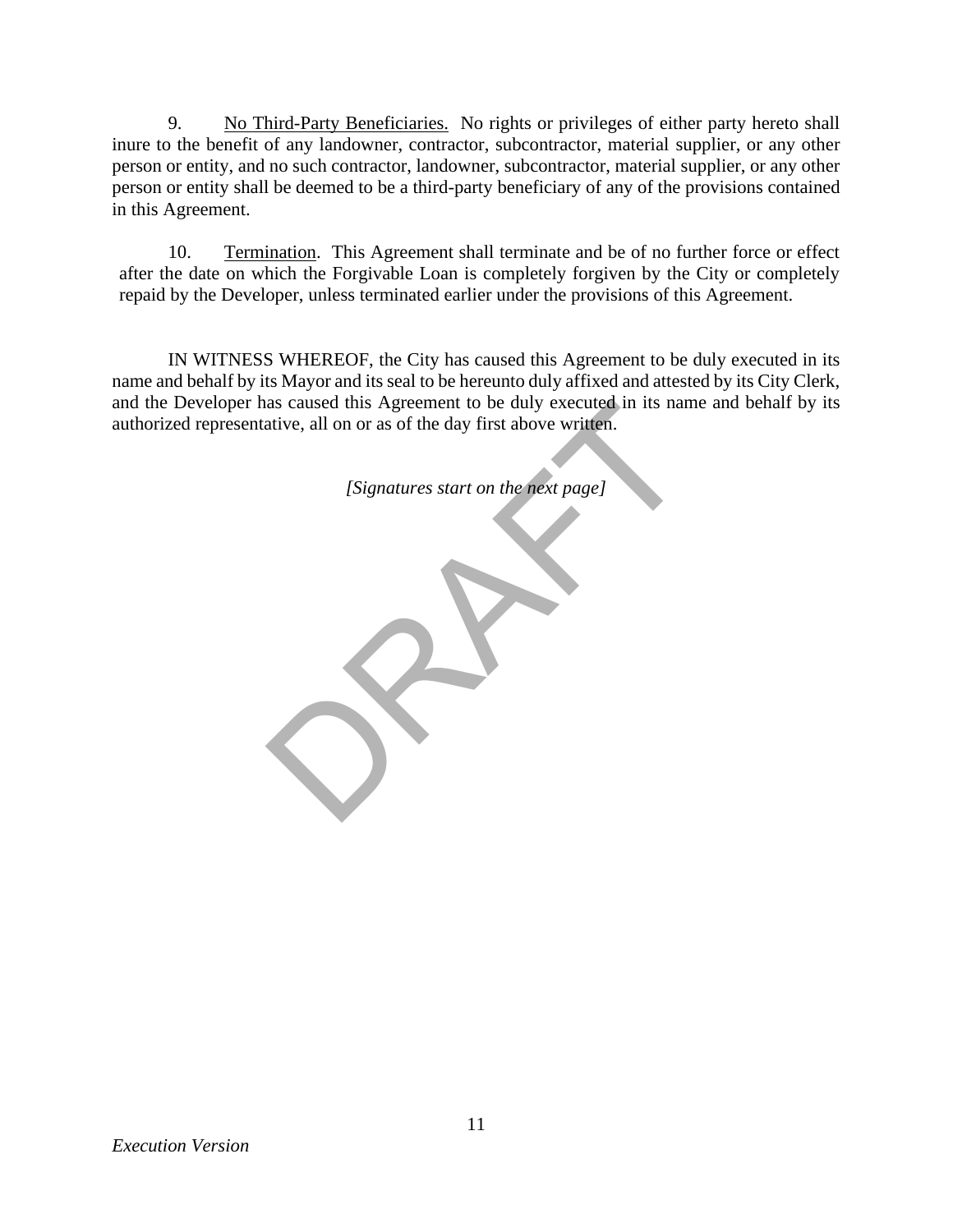#### (SEAL) CITY OF JOHNSTON, IOWA

 $By:$ 

Paula Dierenfeld, Mayor

ATTEST:

By: \_\_\_\_\_\_\_\_\_\_\_\_\_\_\_\_\_\_\_\_\_\_\_\_

Cyndee Rhames, City Clerk

STATE OF IOWA ) ) SS COUNTY OF POLK )

On this day of day of the contract of the contract of the contract of the contract of the contract of the contract of the contract of the contract of the contract of the contract of the contract of the contract of the cont in and for said State, personally appeared Paula Dierenfeld and Cyndee Rhames, to me personally known, who being duly sworn, did say that they are the Mayor and City Clerk, respectively, of the City of Johnston, Iowa, a Municipality created and existing under the laws of the State of Iowa, and that the seal affixed to the foregoing instrument is the seal of said Municipality, and that said instrument was signed and sealed on behalf of said Municipality by authority and resolution of its City Council, and said Mayor and City Clerk acknowledged said instrument to be the free act and deed of said Municipality by it voluntarily executed. SS<br>
and the personally appeared Paula Dierenfeld and Cyndee Rham<br>
and Save the Mayor and City Clerk<br>
wa, a Municipality created and existing under the laws of<br>
a Municipality created and existing under the laws of<br>
and sea

\_\_\_\_\_\_\_\_\_\_\_\_\_\_\_\_\_\_\_\_\_\_\_\_\_\_\_\_\_\_\_\_\_\_\_ Notary Public in and for the State of Iowa

*[Signature page to Agreement – City of Johnston]*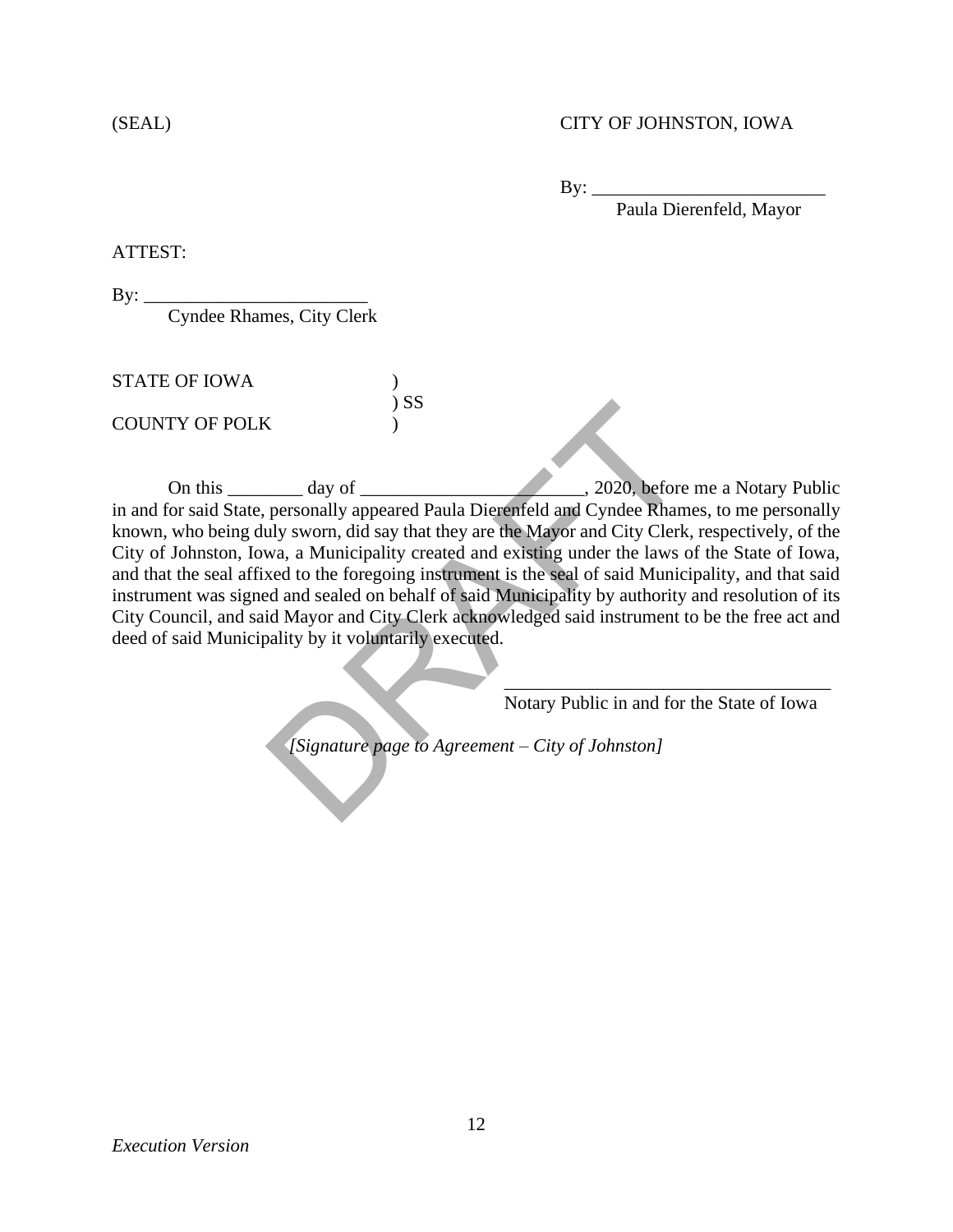#### IMPACT 7G, INC., an Iowa corporation

By:  $\_\_$ 

Ryan Peterson, President

#### STATE OF IOWA (1) ) SS COUNTY OF POLK )

On this day of  $\qquad \qquad$ , 2020, before me the undersigned, a Notary Public in and for said State, personally appeared Ryan Peterson, to me personally known, who, being by me duly sworn, did say that he is the President of Impact 7G, Inc., and that said instrument was signed on behalf of said corporation; and that the said Ryan Peterson as such officer, acknowledged the execution of said instrument to be the voluntary act and deed of said corporation, by him voluntarily executed. day of depression of the unit of state, personally appeared Ryan Peterson, to me person, did say that he is the President of Impact 7G, Inc., and all for said corporation; and that the said Ryan Peters ecution of said inst

Notary Public in and for the State of Iowa

 $\blacksquare$ 

*[Signature page to Agreement – Impact 7G, Inc.]*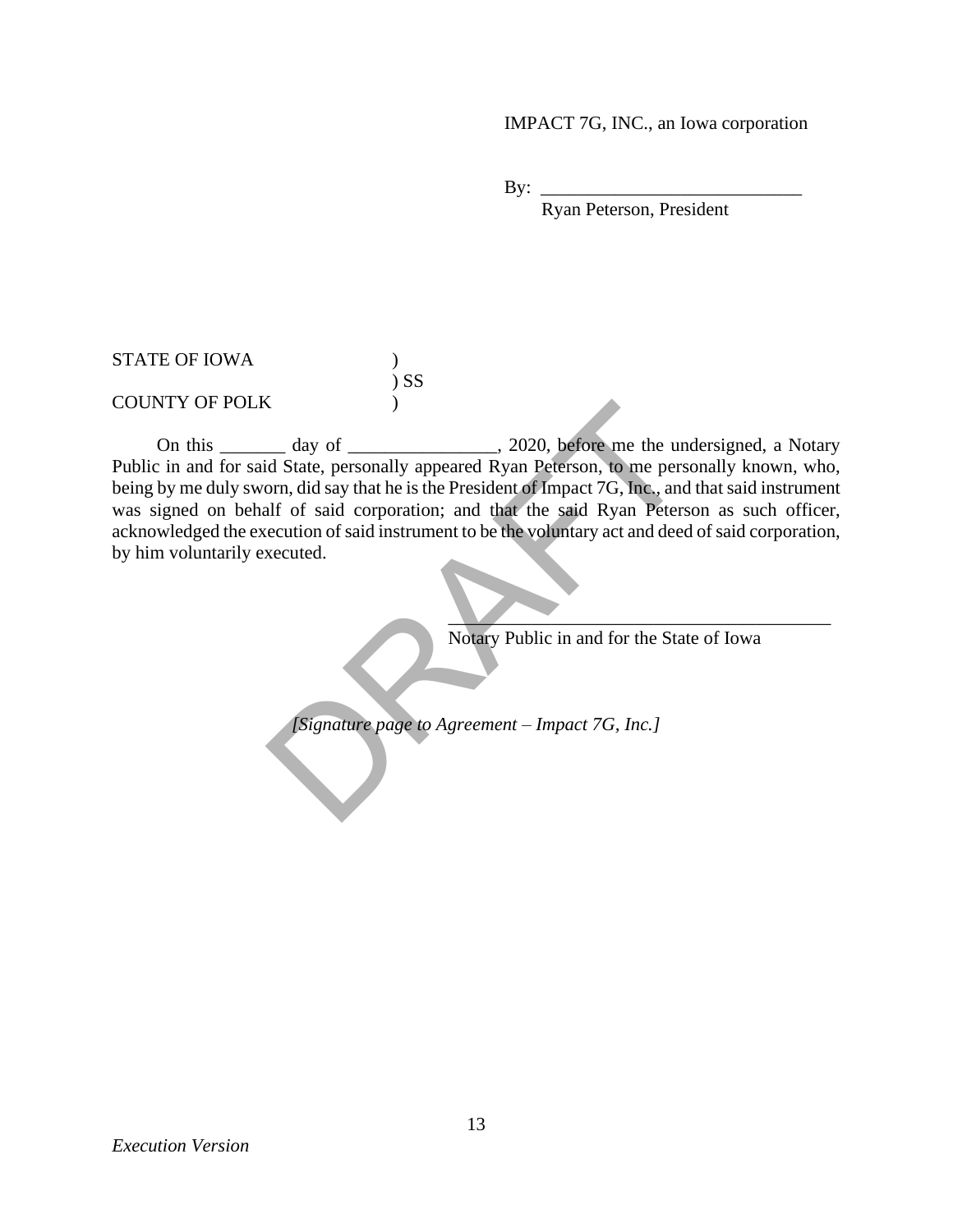### EXHIBIT A DEVELOPMENT PROPERTY

The Development Property is described as follows:

# LOT 10 WINDSOR OFFICE PARK PLAT 1 IN POLK COUNTY, IOWA



*Execution Version*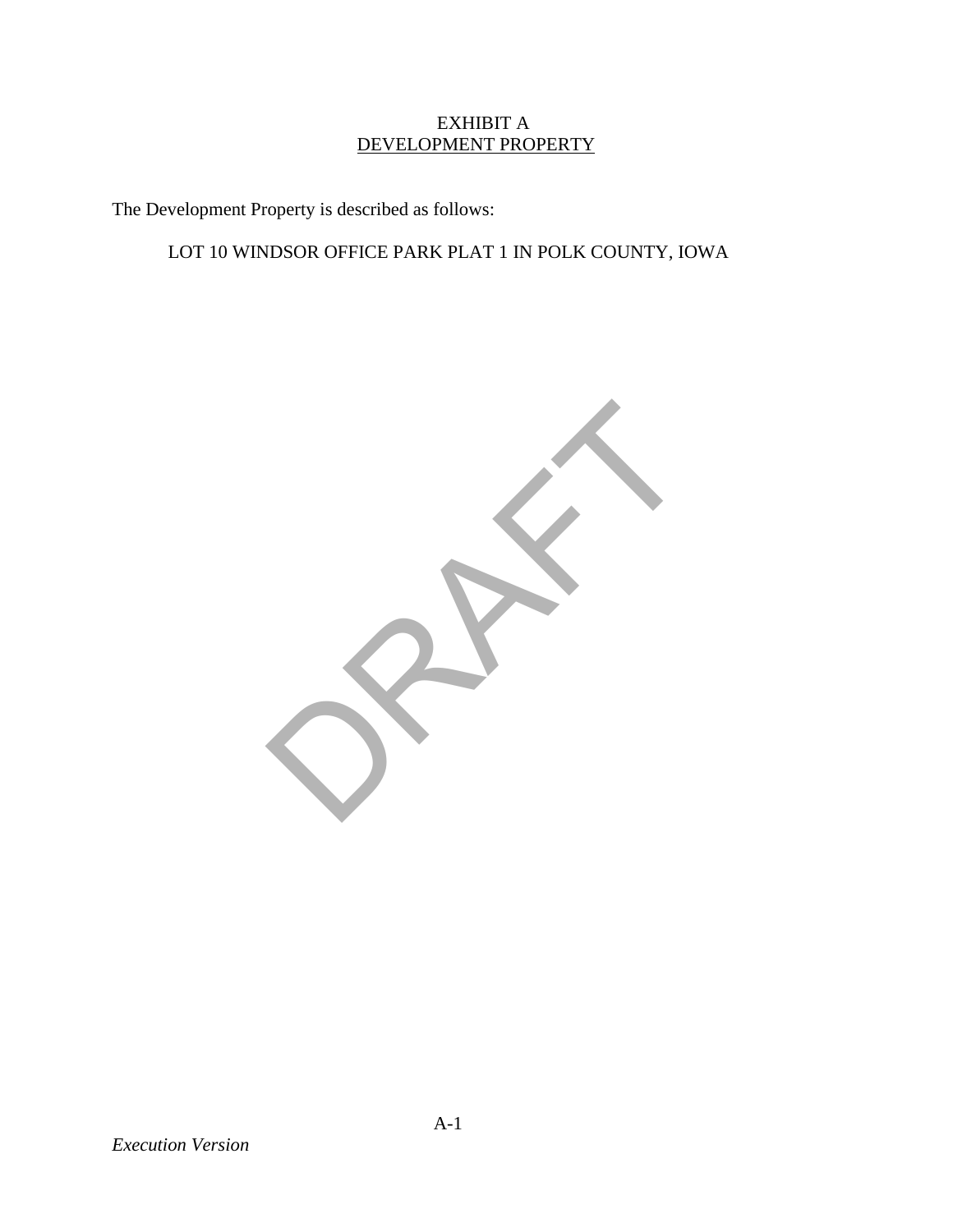#### EXHIBIT B MINIMUM IMPROVEMENTS

Minimum Improvements means the construction of a 11,000 square foot Class A office building located on the Development Property, to be used as the corporate headquarters office for Developer's business, together with all related site improvements. The exterior of the building will include natural limestone and glass features. The construction of the Minimum Improvements is expected to be completed by September 1, 2021.

See Exhibit B-1 for site plans of the Minimum Improvements.

RAFT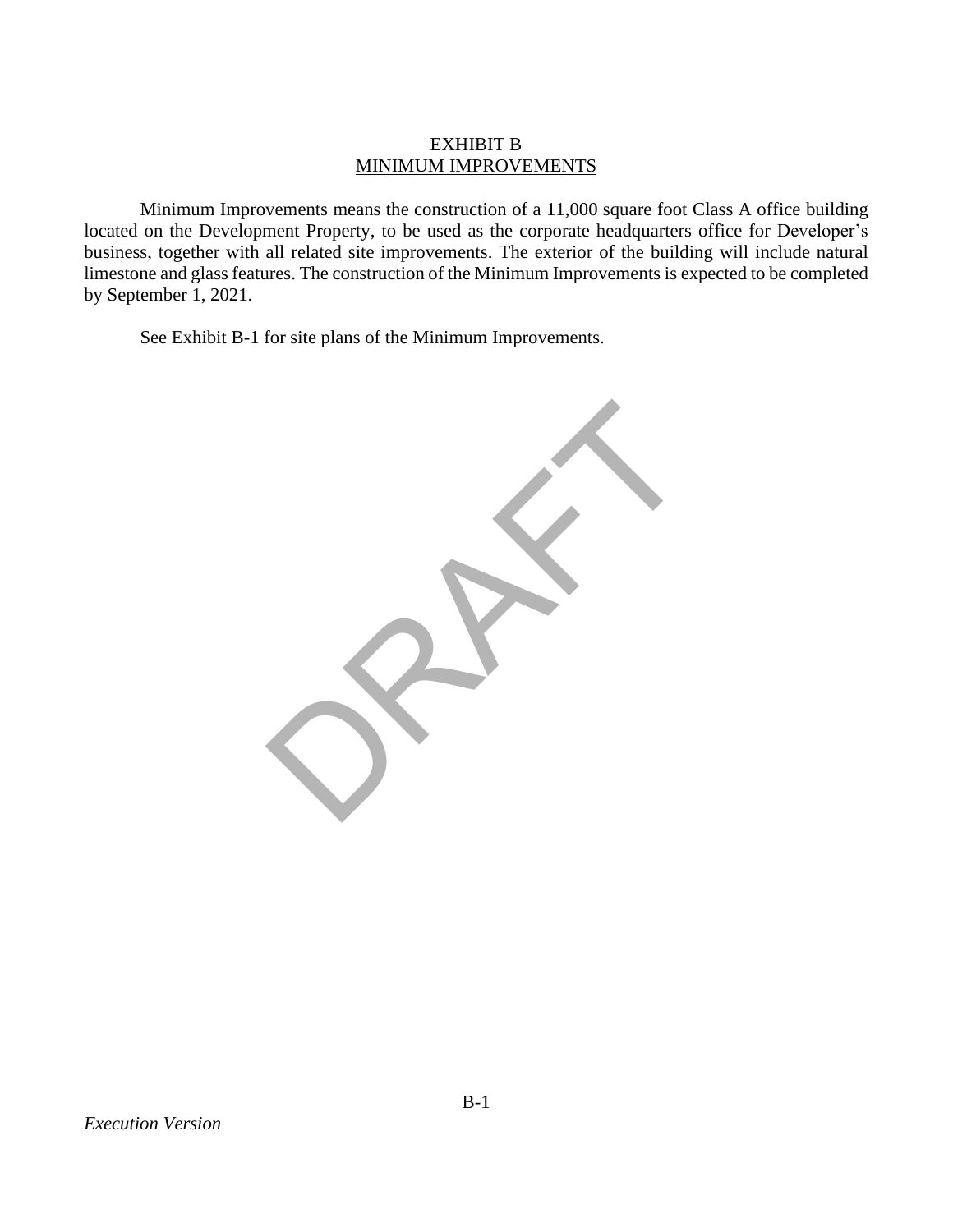# EXHIBIT B -1 SITE PLANS

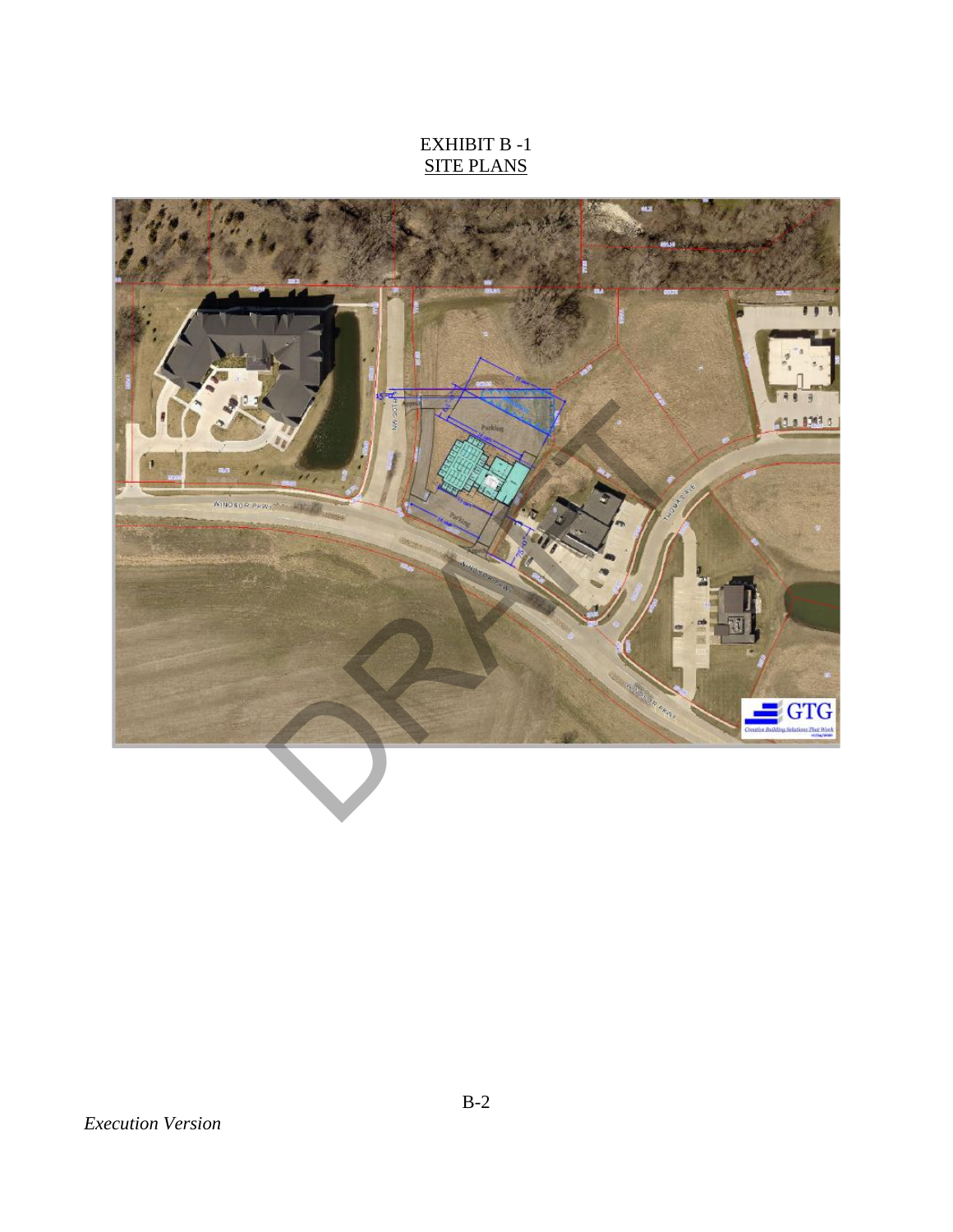## EXHIBIT C PROMISSORY NOTE

 $\,$ , 20

FOR VALUE RECEIVED, IMPACT 7G, INC., an Iowa corporation (the "Borrower") agrees and promises to pay to the order of the CITY OF JOHNSTON, IOWA, a municipality (the "Lender") the total amount of the Forgivable Loan as defined and calculated in that certain Agreement for Private Development dated \_\_\_\_\_\_\_\_\_\_\_\_\_\_\_\_\_\_, 2020 between the parties ("Development Agreement"). The following are the terms of this Promissory Note ("Note").

1. The entire principal balance hereof or the portion due and owing shall be payable to the Lender according to the terms of the Development Agreement, unless this Note is forgiven or cancelled pursuant to the terms of the Development Agreement. If Lender does not forgive or cancel this Note, or if Borrower has not repaid the amount of the principal or the portion due and owing, as defined by the Development Agreement, or if Borrower defaults under any term or condition of the Development Agreement, then Borrower will be in Default and subject to the consequences for Default in Paragraph 3 of this Note and the Development Agreement.

2. The Borrower may at any time prepay without penalty all or any part of the unpaid principal balance of this Note.

3. Any default under the Development Agreement shall be a Default hereunder and payment may be accelerated. Upon Default, the Lender may, at its option, exercise any and all rights and remedies available to it under this Promissory Note, or any applicable law, including, without limitation, the right to collect from the Borrower all sums due under this Note with interest accruing at an annual rate of 4% beginning 30 days following the City's demand for payment until paid in full. The Borrower hereby waives presentment, demand for payment, notice of nonpayment, notice of dishonor, protest, and all other notices or demands in connection with the delivery, acceptance, performance, or Default of this Note. terms of the Development Agreement, unless this Note<br>the Development Agreement. If Lender does not forgive<br>aid the amount of the principal or the portion due and o<br>t, or if Borrower defaults under any term or condition<br>ter

4. If this Note is placed in the hands of an attorney for collection after Default in the payment of principal or interest, or if all or any part of the indebtedness represented hereby is proved, established, or collected in any court or in any bankruptcy, receivership, debtor relief, probate, or other court proceeding, the Borrower shall pay all reasonable costs and expenses incurred by or on behalf of Lender in connection with the Lender's exercise of any or all of its rights and remedies under this Note, including, without limitation, court costs, and attorneys' fees.

5. No delay or failure of the Lender to exercise any power or right shall operate as a waiver thereof, and such rights and powers shall be deemed continuous; nor shall a partial exercise preclude full exercise of such rights and powers. No right or remedy of the Lender shall be deemed abridged or modified by any course of conduct, and no waiver thereof shall be predicated thereon.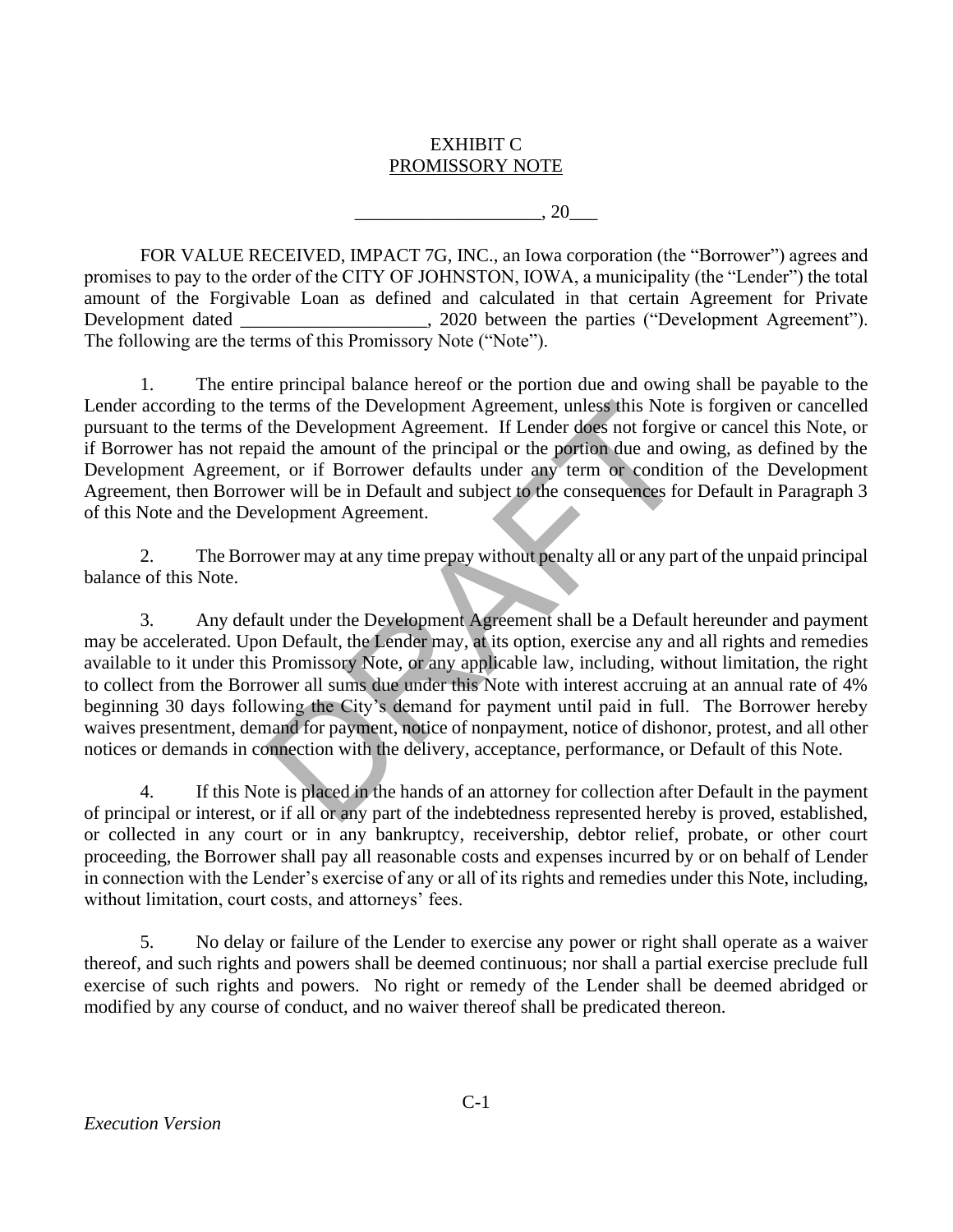6. The obligations of the Borrower under the terms of this Note shall be binding on the successors-in-interest, legal representatives, and assigns of the Borrower, and shall inure to the benefit of the Lender and the Lender's successors-in-interest, legal representatives, and assigns.

7. This Note is also subject to the terms and conditions of the Development Agreement.

**IMPORTANT: READ BEFORE SIGNING: The terms of this Note and the Development Agreement should be read carefully because only those terms in writing are enforceable. No other terms or oral promises not contained may be legally enforced. You may change the terms of this Promissory Note only by another written agreement**.

|                                | .20       |                                                                                                                                                                                                                   |
|--------------------------------|-----------|-------------------------------------------------------------------------------------------------------------------------------------------------------------------------------------------------------------------|
|                                |           | IMPACT 7G, INC., an Iowa corporation                                                                                                                                                                              |
|                                |           | By:                                                                                                                                                                                                               |
|                                |           | Ryan Peterson, President                                                                                                                                                                                          |
|                                |           |                                                                                                                                                                                                                   |
| <b>STATE OF IOWA</b>           | <b>SS</b> |                                                                                                                                                                                                                   |
| <b>COUNTY OF POLK</b>          |           |                                                                                                                                                                                                                   |
| On this $\qquad \qquad$ day of |           | 20 here me the undersigned, a Notary Public in                                                                                                                                                                    |
|                                |           | and for said State, personally appeared Ryan Peterson, to me personally known, who, being by me duly<br>sworn, did say that he is the President of Impact 7G, Inc., and that said instrument was signed on behalf |
|                                |           | of said corporation; and that the said Ryan Peterson as such officer, acknowledged the execution of said                                                                                                          |
|                                |           | instrument to be the voluntary act and deed of said corporation, by him voluntarily executed.                                                                                                                     |

Notary Public in and for the State of Iowa

\_\_\_\_\_\_\_\_\_\_\_\_\_\_\_\_\_\_\_\_\_\_\_\_\_\_\_\_\_\_\_\_\_\_\_\_\_\_\_\_\_\_